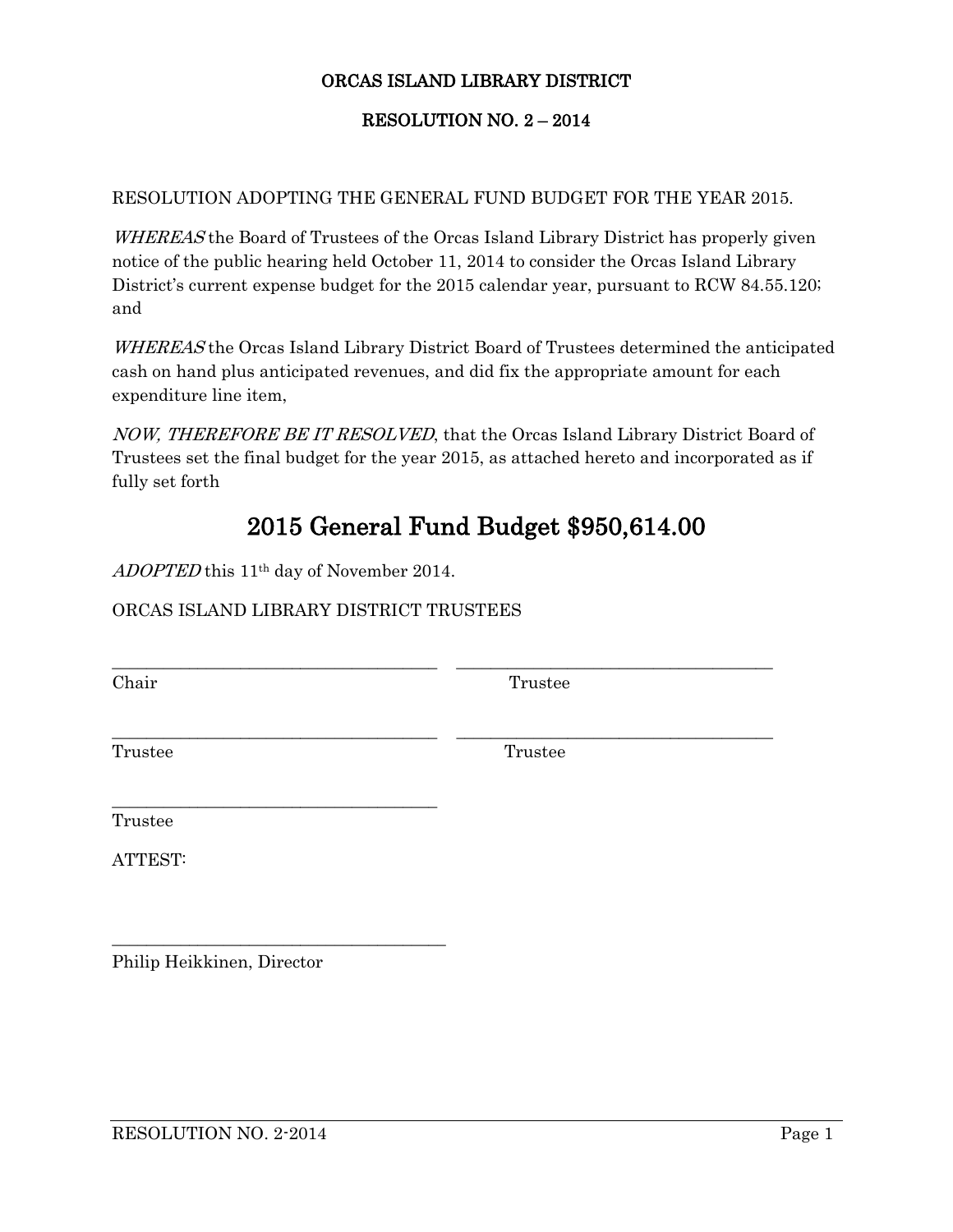| <b>REVENUE:</b>     |                             |              |
|---------------------|-----------------------------|--------------|
| 308.00.00.0000      | Beginning Cash              | \$323,537    |
| 311.10.00.0000      | <b>Property Tax Revenue</b> | \$585,915    |
| 312.10.00.0000      | Timber Tax                  | \$600        |
| 317.20.00.0000      | Leasehold Tax               | \$150        |
| 336.02.31.0000      | DNR Pay In Lieu of Tax      | \$740        |
| 341.60.11.0000      | Copies                      | \$4,500      |
| 341.71.10.0000      | Sale to Patrons             | \$675        |
| 347.20.10.0000      | ILL                         | \$140        |
| 347.20.11.0000      | Non Resident Fee            | \$732        |
| 347.20.12.0000      | Library Card                | \$65         |
| 359.70.10.0000      | Lost or Damaged Item        | \$1,500      |
| 361.11.07.0000      | <b>Investment Interest</b>  | \$300        |
| 362.40.10.0000      | Meeting Room Fees           | \$500        |
| 367.11.01.0001      | <b>Patron Donations</b>     | \$1,500      |
| 367.11.02.0008      | Donation - OED              | \$485        |
| 367.11.04.0000      | Donation for Serials        | \$200        |
| 367.11.05.0002      | Donation - Adult Book       | \$500        |
| 367.11.05.0003      | Donation – Children's Books | \$500        |
| 367.11.07.0001      | Friends' Annual Gift        | \$19,000     |
| 367.11.08.0001      | Lundeen Endowment           | \$3,500      |
| 367.11.08.0002      | Moran Endowment             | \$425        |
| 367.11.08.0003      | Schwarz Endowment           | \$450        |
| 367.11.08.0005      | Chantiny Endowment          | \$1,200      |
| 367.11.08.0006      | Stupke Endowment            | \$800        |
| 367.11.08.0007      | Gropper Endowment           | \$1,300      |
| 367.11.08.0008      | Library Endowment           | \$700        |
| 367.11.09.0001      | Memorials                   | \$500        |
| 369.90.30.000       | Refunds                     | \$200        |
|                     | Total:                      | \$950,614.00 |
| <b>EXPENDITURES</b> |                             |              |
| 508.80.00.0000      | <b>Ending Net Cash</b>      | \$47,539     |
| 508.80.00.0002      | Savings Fund                | \$83,793     |
| 508.80.00.0004      | Capital Reserve Fund        | \$73,834     |
| 508.80.00.0005      | Technology Accrual Fund     | \$44,749     |
| 508.80.00.0006      | Property Tax Reserve Fund   | \$6,000      |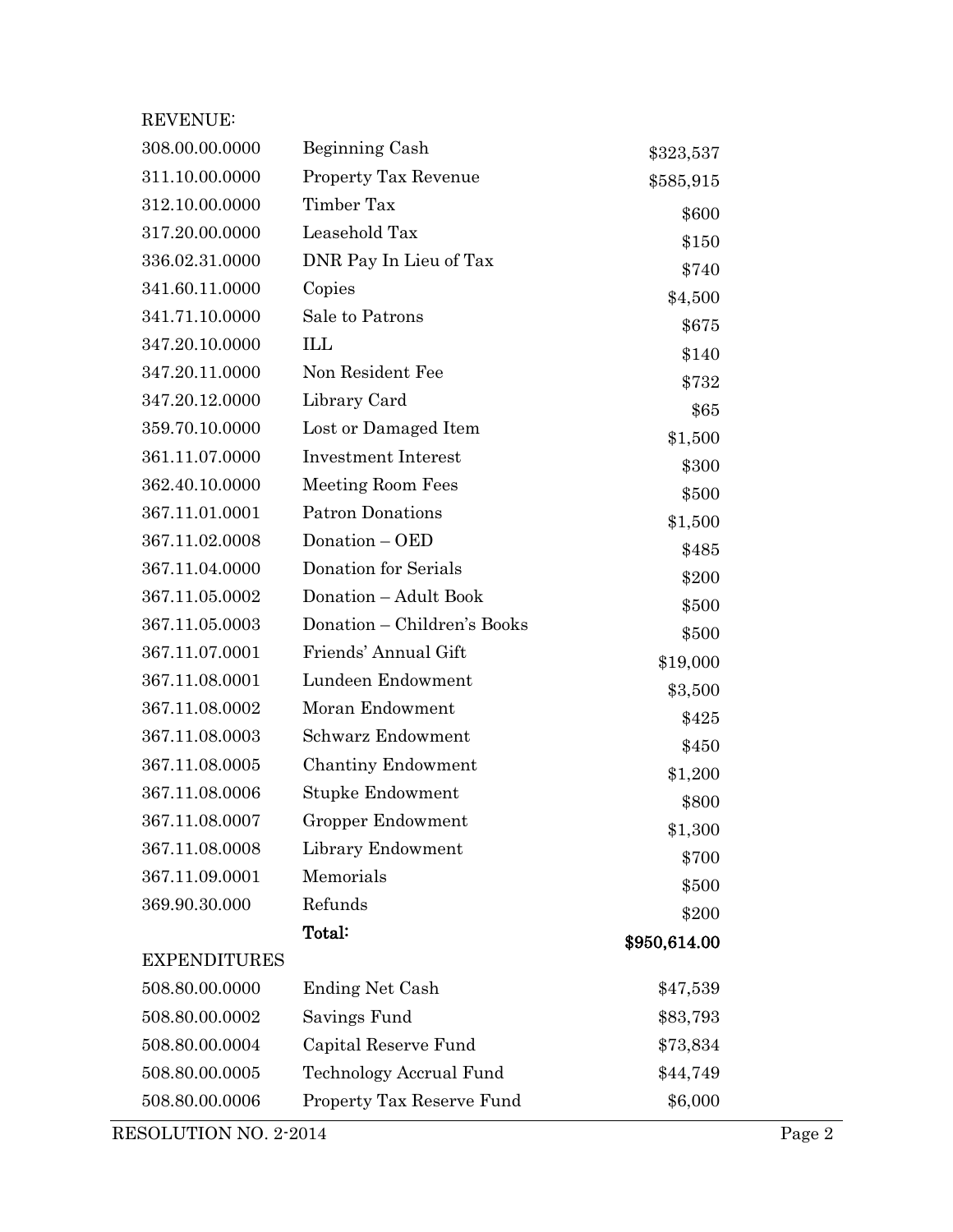| 508.80.00.0007 | Newspaper Project Reserve     | \$5,354  |
|----------------|-------------------------------|----------|
| 572.10.10.2001 | Library Director              | \$87,309 |
| 572.10.10.2004 | Admin Services Coord.         | \$34,120 |
| 572.10.20.0001 | <b>Admin FICA Benefits</b>    | \$9,301  |
| 572.10.20.0002 | Admin LABOR & INDUSTRIE       | \$885    |
| 572.10.20.0003 | Admin Retirement Ben.         | \$11,208 |
| 572.10.20.0006 | Admin Medical Benefit         | \$14,292 |
| 572.10.20.0009 | Admin Unemployment Ben.       | \$243    |
| 572.10.20.0010 | Admin Deferred Comp.          | \$144    |
| 572.10.20.0022 | Med Flight Insurance          | \$158    |
| 572.10.41.2001 | Consultant Prof. Serv.        | \$1,500  |
| 572.10.41.2002 | SJC Acct. Prof. Serv.         | \$2,325  |
| 572.10.41.2003 | <b>Attorney Fees</b>          | \$500    |
| 572.10.41.2004 | Memberships                   | \$710    |
| 572.10.41.2005 | Paid Ads/Legal                | \$500    |
| 572.10.46.2002 | D & O Liability               | \$2,163  |
| 572.10.49.2004 | Taxes & Fees                  | \$1,256  |
| 572.20.10.2002 | Public Serv Librarian 1       | \$50,207 |
| 572.20.10.2003 | Public Serv Librarian 2       | \$35,049 |
| 572.20.10.2005 | Special Projects              | \$4,000  |
| 572.20.10.2021 | Public Serv Librarian 3       | \$43,728 |
| 572.20.10.2022 | Library Associate I           | \$13,295 |
| 572.20.10.2023 | Network Administrator         | \$36,625 |
| 572.20.10.2025 | Substitutes                   | \$2,000  |
| 572.20.10.2026 | Public Serv Librarian 4       | \$40,553 |
| 572.20.10.2028 | Intern/Support Staff          | \$7,607  |
| 572.20.20.0001 | <b>FICA Benefits</b>          | \$17,270 |
| 572.20.20.0002 | <b>LABOR &amp; INDUSTRIES</b> | \$2,596  |
| 572.20.20.0003 | <b>Retirement Benefits</b>    | \$20,810 |
| 572.20.20.0006 | Medical Ins. Benefit          | \$34,081 |
| 572.20.20.0009 | Un-employment Benefits        | \$451    |
| 572.20.20.0010 | Deferred Compensation         | \$72     |
| 572.20.20.0022 | Medflight Insurance           | \$553    |
| 572.20.31.2001 | Library Supplies              | \$4,103  |
| 572.20.31.2002 | Promotional Items             | \$742    |
| 572.20.31.2005 | Computer Supplies/Parts       | \$1,445  |
| 572.20.31.2006 | Computer Software             | \$1,528  |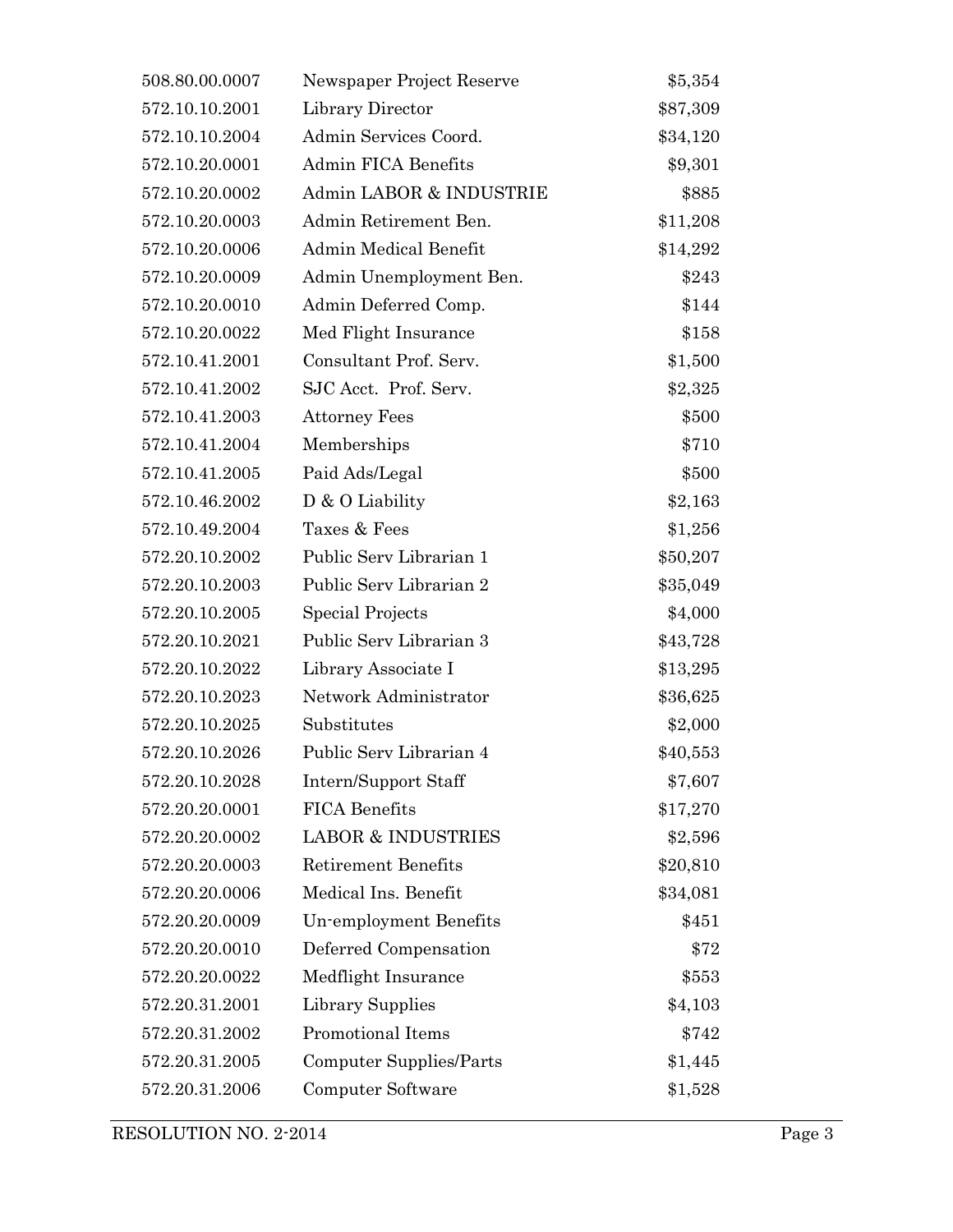| 572.20.31.2007 | Audio Visual (DVD & CD)        | \$1,536  |
|----------------|--------------------------------|----------|
| 572.20.31.2015 | Library Cards/Barcodes         | \$338    |
| 572.20.31.2016 | Processing/Binding             | \$2,915  |
| 572.20.31.2017 | Copier paper                   | \$1,015  |
| 572.20.31.2018 | Print/Graphic                  | \$662    |
| 572.20.31.2019 | Childrens Prog Supplies        | \$30     |
| 572.20.31.2021 | <b>Adult Program Supplies</b>  | \$232    |
| 572.20.34.0009 | Microflim                      | \$500    |
| 572.20.34.0010 | Online Databases               | \$4,500  |
| 572.20.34.1001 | Young Adult Books              | \$1,000  |
| 572.20.34.1002 | YA Multi-Media                 | \$900    |
| 572.20.34.1003 | YA Audio Books                 | \$300    |
| 572.20.34.1004 | YA Ebooks                      | \$50     |
| 572.20.34.1005 | YA Print Periodicals           | \$200    |
| 572.20.34.1006 | YA Elect Periodicals           | \$50     |
| 572.20.34.2001 | <b>Adult Books</b>             | \$20,000 |
| 572.20.34.2002 | Adult Multi-Media              | \$5,000  |
| 572.20.34.2003 | <b>Adult Audio Book</b>        | \$5,000  |
| 572.20.34.2004 | <b>Adult Ebooks</b>            | \$1,200  |
| 572.20.34.2005 | <b>Adult Print Periodicals</b> | \$4,322  |
| 572.20.34.2006 | <b>Adult Elect. Periodical</b> | \$200    |
| 572.20.34.2007 | <b>Adult Large Print</b>       | \$2,000  |
| 572.20.34.3001 | Childrens Books                | \$7,500  |
| 572.20.34.3002 | Childrens Multi-Media          | \$1,800  |
| 572.20.34.3003 | Childrens Audio Book           | \$2,000  |
| 572.20.34.3004 | Childrens Ebook                | \$499    |
| 572.20.34.3005 | <b>Child Print Periodicals</b> | \$350    |
| 572.20.34.3006 | Child Elect Periodical         | \$2      |
| 572.20.34.4011 | Lundeen Endowment              | \$3,500  |
| 572.20.34.4012 | <b>Chanity Endowment</b>       | \$1,000  |
| 572.20.34.4013 | Schwarz Endowment              | \$400    |
| 572.20.34.4014 | <b>Stupke Endowment</b>        | \$800    |
| 572.20.34.4015 | Friends of the Library         | \$5,000  |
| 572.20.34.4016 | Gropper Endowment              | \$1,000  |
| 572.20.35.2002 | Office Equip. & Furn.          | \$951    |
| 572.20.35.2003 | Postage Meter                  | \$1,800  |
| 572.20.35.2005 | Computers/Equipment            | \$3,500  |